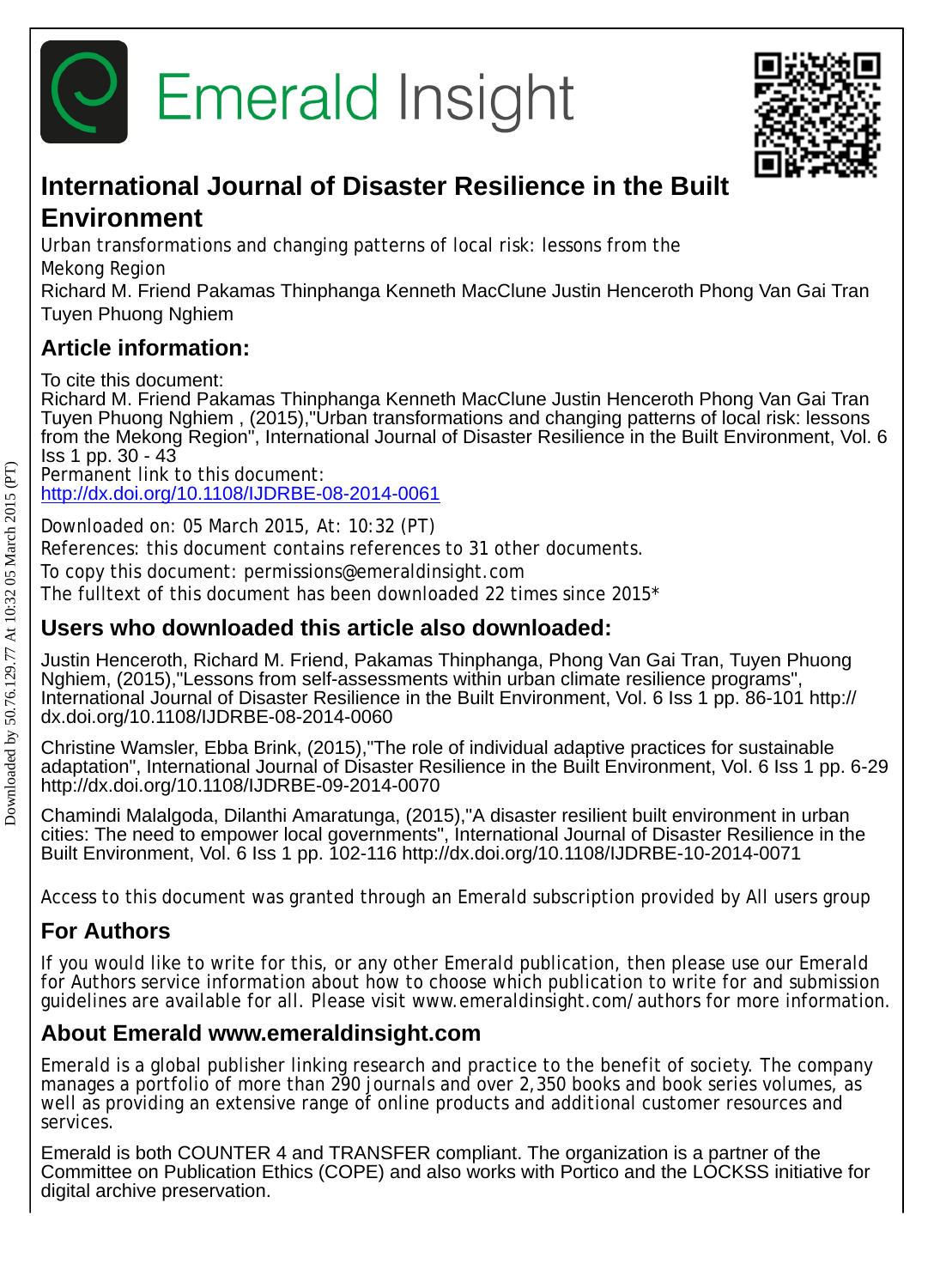\*Related content and download information correct at time of download.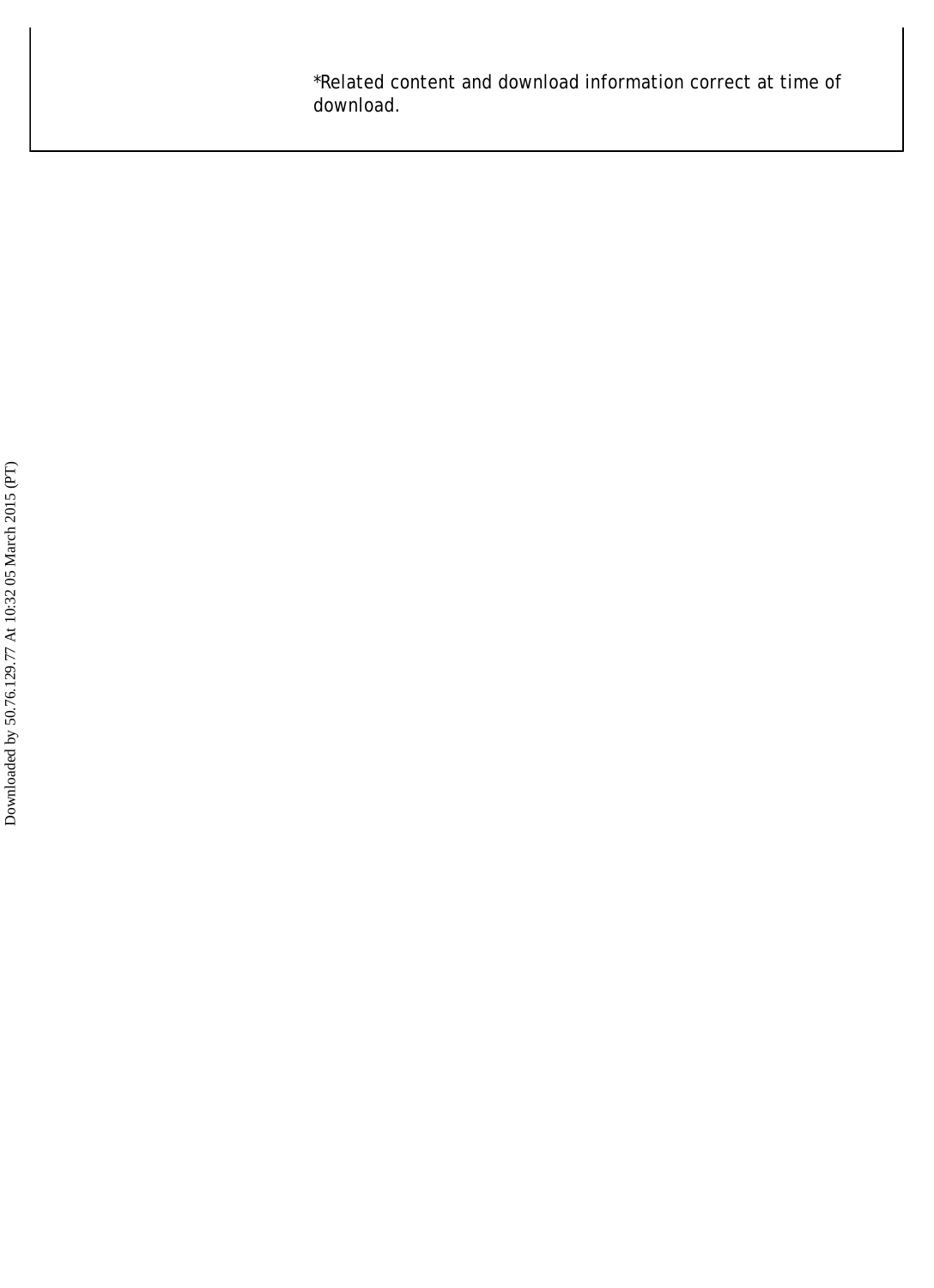#### The current issue and full text archive of this journal is available on Emerald Insight at: **www.emeraldinsight.com/1759-5908.htm**

IJDRBE 6,1

**30**

Received 7 August 2014 Revised 28 October 2014 Accepted 28 October 2014

# **Urban transformations and changing patterns of local risk: lessons from the Mekong Region**

Richard M. Friend *Institute for Social and Environmental Transition (ISET) – International, Bangkok, Thailand*

Pakamas Thinphanga *Thailand Environment Institute, Bangkok, Thailand* Kenneth MacClune and Justin Henceroth *Institute for Social and Environmental Transition (ISET) – International, Boulder, Colorado, USA*

Phong Van Gai Tran *Institute for Social and Environmental Transition (ISET) – International, Hue, Vietnam, and*

Tuyen Phuong Nghiem *Institute for Social and Environmental Transition (ISET) – International, Hanoi, Vietnam*

### **Abstract**

**Purpose** – This paper aims to fill a conceptual gap in the understanding of rapidly changing characteristics of local risk, addressing how the notion of the local might be reframed, and how opportunities for multi-scale interventions for disaster risk reduction might be identified.

**Design/methodology/approach** – The paper illustrates the significance of the systems and services on which urbanization depends – water, food, energy, transport and communications – to consider the cascading impacts at multiple scales often beyond the administrative boundaries of cities, and how vulnerabilities and risks are distributed unevenly across different groups of people. **Findings** – The process of rapid urbanization in the Mekong Region represents a fundamental

transformation of ecological landscapes, resource flows, livelihoods and demographics. In addition to the location of urbanization, it is these transformative processes and the critical dependence on inter-linked systems that shape the overall picture of urban disaster and climate vulnerability.

**Research limitations/implications** – By drawing on research and practical experience in two of the most rapidly urbanizing countries in the world, Thailand and Vietnam, the approach and findings have implications for understanding global patterns of urbanization.

**Practical implications** – The paper contributes to considering practical actions whether in terms of policy or project implementation for both the assessment of disaster and climate risk, and for actions to reduce vulnerability and promote resilience.

International Journal of Disaster Resilience in the Built Environment Vol. 6 No. 1, 2015 pp. 30-43 © Emerald Group Publishing Limited 1759-5908 DOI [10.1108/IJDRBE-08-2014-0061](http://dx.doi.org/10.1108/IJDRBE-08-2014-0061)

This paper draws in large part on a series of vulnerability assessments conducted in Thailand and Vietnam as part of the Mekong-Building Climate Resilient Asian Cities (M-Brace) programme, with the generous support of the American people through the US Agency for International Development (USAID).

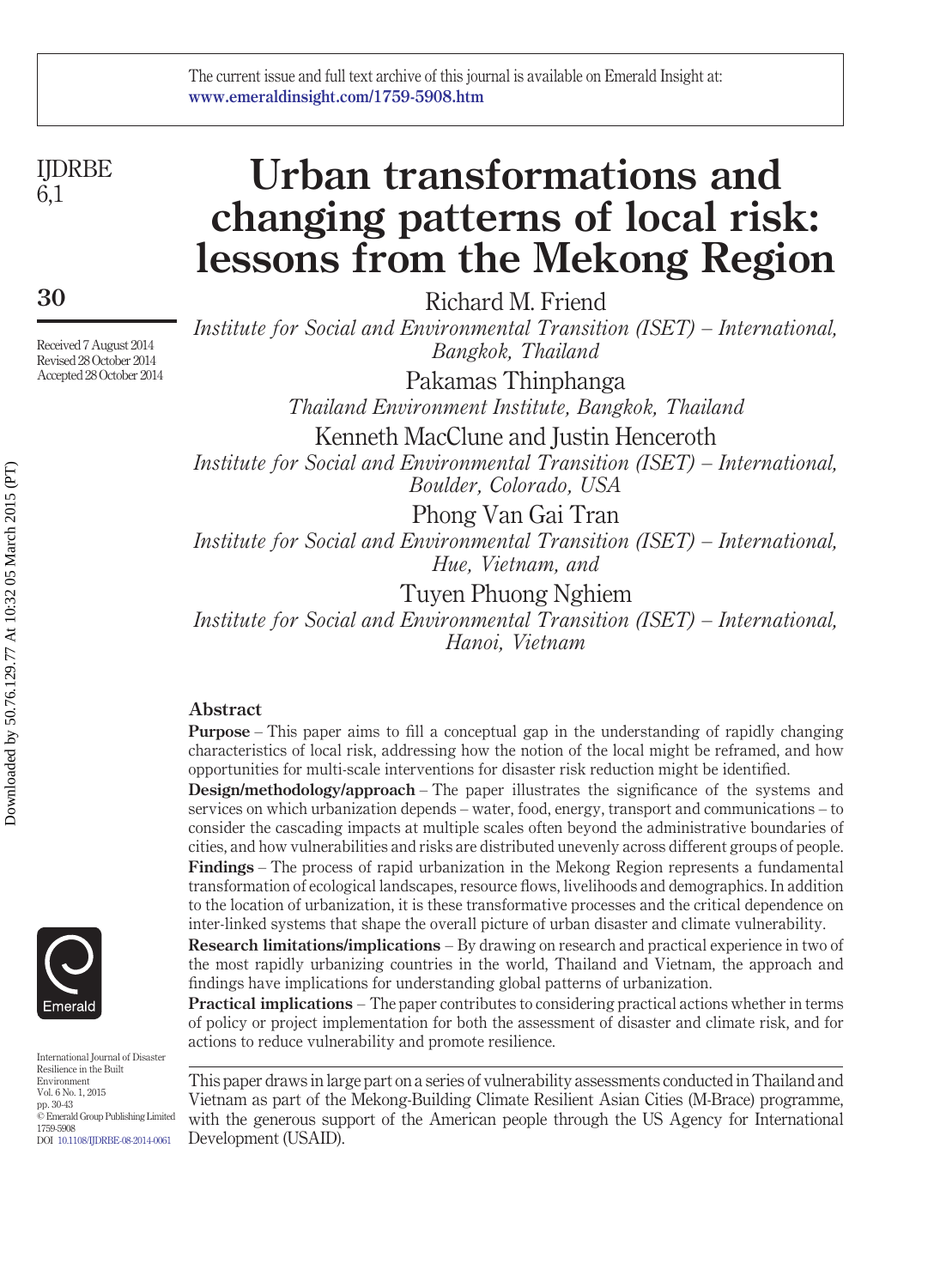**Social implications** – The paper draws largely from social science perspectives, highlighting the dynamism of social organization in urbanizing contexts, and the implications for risk and vulnerability. **Originality/value** – The paper draws on original research in Thailand and Vietnam that takes

urbanization as the starting point for assessing vulnerability and risk.

**Keywords** Resilience, Vulnerability, Disaster risk, Urban, Climate change, Mekong

**Paper type** Conceptual paper

#### **1. Introduction**

This paper draws on complex systems and resilience thinking to consider the implications of urbanization for our understanding of local disaster and climate risk [\(Gunderson, 2001;](#page-13-0) [Leach](#page-13-1) *et al.*, 2007; [Tyler and Moench, 2012\)](#page-14-0).

Much of the work on disasters focuses on vulnerable places, and the location of people and sectors. This has led to a focus on *hazard zones* – places defined as being exposed or vulnerable to specific kinds of disaster shocks, in which hazards are localized and event specific [\(Cutter](#page-13-2) *et al.*, 2008). The identification of vulnerable people has been based largely on their residence or economic activity within these hazard zones. These kinds of approaches have been hugely influential in identifying risks and responses, and as such, are hugely beneficial.

This approach towards disasters as bound by space and location has shaped approaches to the specifically local dimensions of disaster. This has led to valuable work at local organizational or administrative levels where the scope for intervention beyond more immediate community boundaries is necessarily constrained, and where there is an interest in social differentiation within a specific location. Much of the attention on local disaster and climate vulnerability, risk and adaptation has been focused at community level (Cutter *et al.*[, 2008\)](#page-13-2). This local-level focus also recognizes the multi-scalar dimensions of natural and social processes, but purposively focuses on location as a means for directing meaningful action. Yet, as recent experience has taught us, the complex ways in which the world is inter-connected, and the linkages between global, regional and local scales all now shape the ways in which disasters occur, and the ways in which their impacts are distributed. Even the notion of community, so long established in the notion of a shared sense of attachment to place, has become less easily applied as people move across different locations and into different social arenas, and at different scales where residence – whether in the village or neighbourhood – is increasingly differentiated [\(Cannon, 2008\)](#page-13-3).

As the world becomes increasingly urban, there is growing attention to the risks and hazards associated with cities. The emergence of cities, and the processes of urbanization that transforms their relationships with rural landscapes and economies also transforms the nature of vulnerability to shocks and crises. It is no longer possible to regard cities solely as discreet locations, nor within cities to consider "communities" of people simply as neighbourhoods. Increasingly cities, and the people within them, are inter-linked with other cities and people, in scattered locations, often across regions or even across the globe. The ways in which people in cities organize themselves in cities is less determined by location of residence than by the nature of employment, and dynamics of class, wealth, ethnicity and gender. As such, actions for disaster risk reduction (DRR) need to be better shaped by an understanding of the process of urbanization and its implications.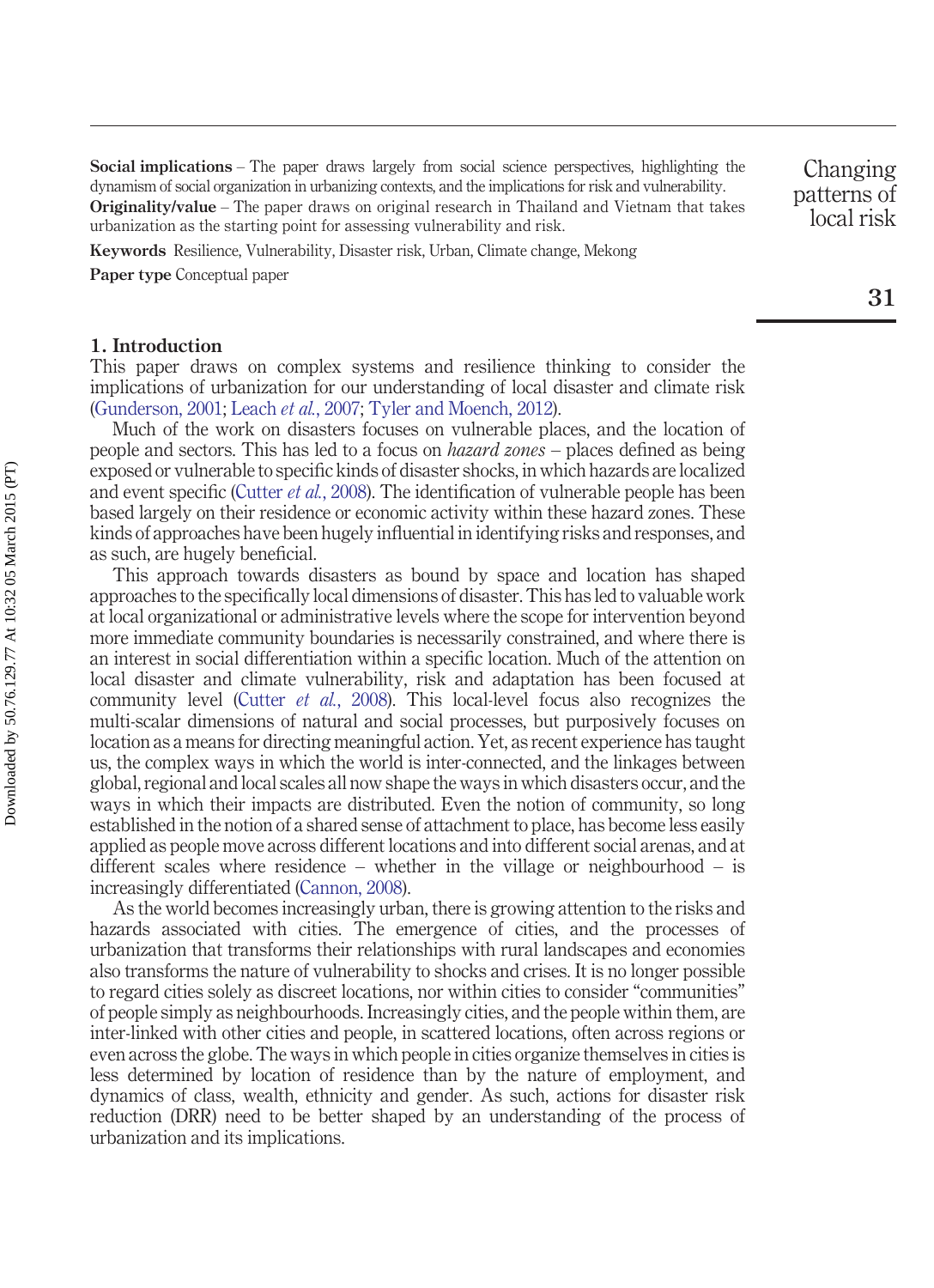In developing a conceptual approach towards urbanization and disaster risk, this paper draws on systems-centred and people-centred analytical approaches. These approaches emphasize the increasing influence of complex infrastructure and technology systems in shaping cities and urbanization, and the increasingly complex mobility of people across different social arenas and locations [\(Graham and Marvin,](#page-13-4) [2001\)](#page-13-4). This leads us to a framing around complex systems and transformative processes that may be partly grounded in location, but also reaches far beyond.

In discussing these issues, the paper draws on the findings of a series of vulnerability assessments conducted in Thailand and Vietnam (ISET*et al.*[, 2014\)](#page-13-5)[\[1\]](#page-12-0). We begin with an overview of the implications of urbanization for disaster risk and for our understanding of what is meant by local. The paper then moves into a discussion that considers a complex systems approach to understanding urbanization. The following section discusses a people-centred approach to understanding urbanization and risk. Finally, we conclude by considering priorities for improving our understanding of risk, and future research and assessment priorities. In doing so, the paper draws on experience of implementing urban climate resilience programmes in a number of cities in Thailand and Vietnam.

#### **2. The significance of urbanization for local disaster risk**

There is growing global concern regarding the implications of urbanization for disaster risk and climate change impacts. Many of the transformations brought by urbanization are now well-documented and well-established. Much of the urbanization in Asia occurs in coastal, deltaic and floodplains that are already vulnerable to climate-related disasters that are expected to intensify with climate change. The pace of urbanization and population growth is such that both the proportion and absolute numbers of the world's population residing in urban areas will increase, with the equivalent of the total current global population living in cities by 2050. While much of the attention on urban climate risks has been focused on the mega- cities, the rapidly growing second-tier cities also face numerous challenges.

The location of cities remains a key variable in their overall exposure and vulnerability to disasters. Many cities are located in places that are by their nature exposed to climate-related shocks and crises, such as the deltas, coasts and river basins. Additionally, many urban centres are located along earthquake fault lines. Clearly, place remains an important aspect of their overall hazard and risk profile. Yet, the nature of urbanization also creates a new set of vulnerabilities that transcend their own location, and is shaped by these patterns of inter-linked and inter-locked systems, and the ways in which urbanization transforms ecological landscapes and social relations.

We approach urbanization from the perspective of complex social ecological systems [\(Leach](#page-13-1) *et al.*, 2007), highlighting the inter-linkages and inter-dependencies of biological, physical and social processes [\(Adger](#page-13-6) *et al.*, 2008; [Holling, 1978\)](#page-13-7). In doing so, we draw on a climate resilience framework that has been applied in city-level programmes in Asia [\(Tyler and Moench, 2012\)](#page-14-0) and applied in conducting vulnerability assessments. From this perspective, cities are not only inter-linked but also inter-locked such that shocks in one location at one point of systems can have rippling and cascading impacts elsewhere [\(Friend and Moench, 2013\)](#page-13-8).

Cities can also be seen as hubs within networks of resources, infrastructure and technologies, creating linkages across vast geographies. The dependence on physical

IJDRBE 6,1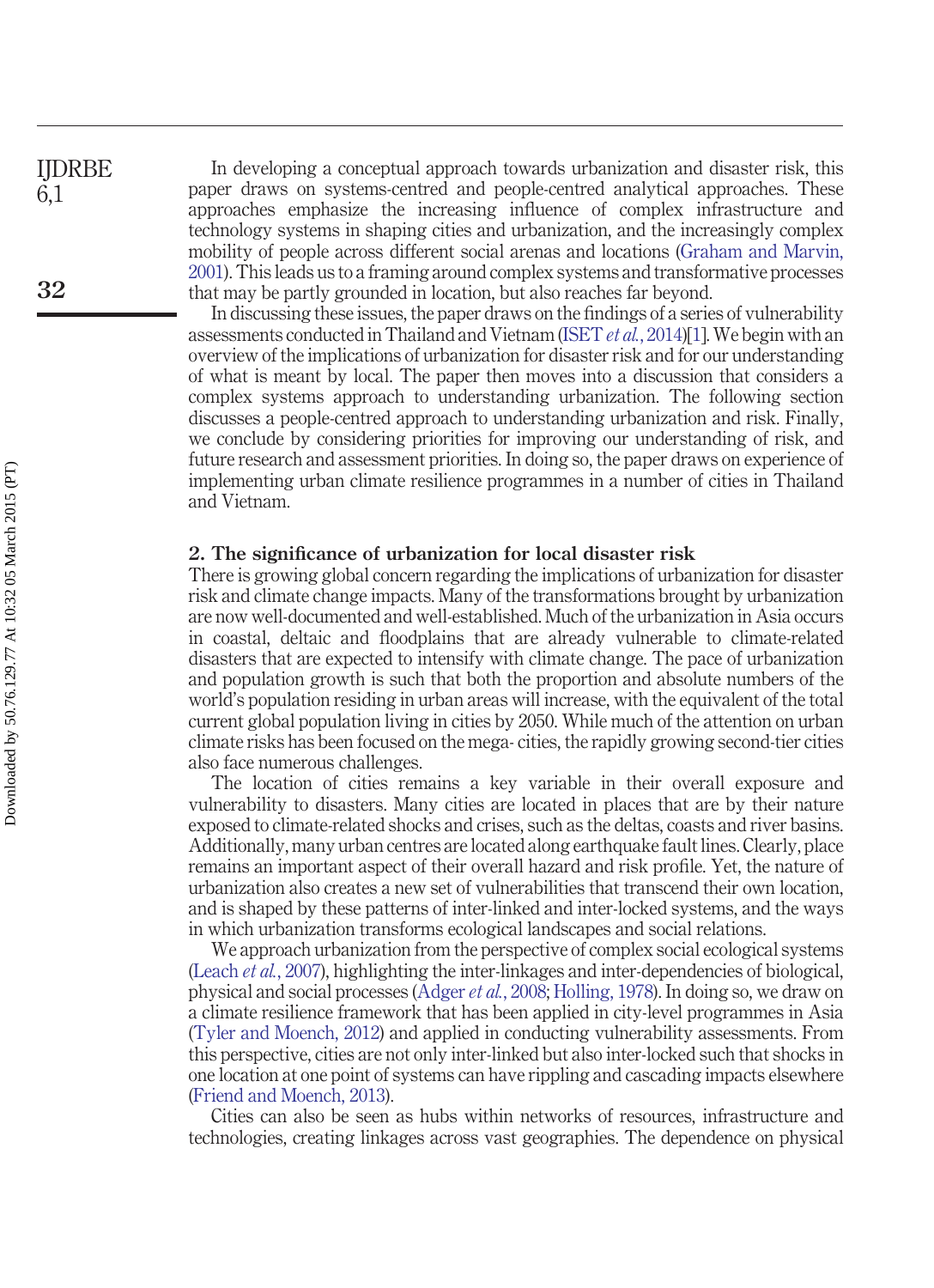infrastructure, technologies and complex institutions is a critical feature of the way that these systems are created and maintained, and the services that they generate are accessed and distributed. Indeed "infrastructure are the key technological and physical assets of modern cities" [\(Graham and Marvin, 2001\)](#page-13-4), increasingly linked across regional and global scales as resources, capital, labour and information move on transport and communication infrastructure between and across urban areas [\(Friend and Moench,](#page-13-8) [2013\)](#page-13-8) or to what is also referred to as a "pan-urbanism" [\(Moris, 2014\)](#page-14-1). Urbanization creates a critical dependence on water, food, energy, shelter, waste, communications and transport systems that are increasingly networked, multi-scale and inter-linked and inter-locked. The impacts of shocks and crises in one part of the world can be felt in different places and different times, mediated through complex livelihood patterns, creating "nested and networked vulnerabilities" [\(Adger](#page-13-6) *et al.*, 2008; Eakin *et al.*[, 2009\)](#page-13-9).

Cities, and the ways in which they are designed and built and their systems and services accessed and distributed, are fiercely contested [\(Swyngedouw and Heynen,](#page-14-2) [2003\)](#page-14-2). Cities are often associated with a high degree of inequality in access to assets and benefits, shaped by political and economic structures and processes. Vulnerability and the impacts of shocks and crises are not evenly distributed among different groups of people [\(Friend and Moench, 2013\)](#page-13-8).

The extent to which cities exist beyond their physical location is partly revealed by the increasingly blurred boundaries between cities and rural hinterlands. Distinctions between rural and urban are manifested in different ways; for example, members of farming households often are employed at certain times of the year (or more permanently) in urban economic sectors, with remittances flowing between the two locations [\(McKay, 2005\)](#page-13-10). This is also revealed in the ways in which the goods and services on which urban populations depend, such as water and food, are part of global production and distribution networks, themselves sustained by global transport and communications technology and infrastructure [\(Friend and Moench, 2013\)](#page-13-8).

Shifting demographics are an important part of patterns of urbanization. The growth of cities is directly tied to the growth in population and movements of people, but also on the constraints and pressures on rural livelihoods. Migration to cities occurs in many different forms, sometimes as a seasonal move or in response to specific shocks, in addition to the more permanent and settled migration. Significantly, for many rural people, having at least one household member engaged in urban employment is a component of "stretched" and diversified livelihoods, linking rural and urban livelihood strategies [\(Winkels, 2012\)](#page-14-3). There are many drivers of rural – urban migration, but there is great global concern that future migration will be shaped by climate change impacts on rural areas and rural livelihoods compelling people to seek employment in the growing cities [\(Foresight, 2012\)](#page-13-11). These trends are certainly in evidence in many parts of the world. The risks are all the greater when much of this migration is towards cities that are already straining to provide the services that urban inhabitants need, and when cities themselves are vulnerable to climate shocks and crises. The new populations that are absorbed in these ways to cities are often located in areas that are either by their nature hazardous, or hazardous as a result of the patterns of urban expansion. Critically, migrants to cities tend to have unclear legal status, and by and large, poor access to critical services whether they be shelter, water, energy, transport or communications.

There is an additional dimension to this story of urbanization and local-level disaster risk. For this global phenomenon is also intimately linked with global climate change.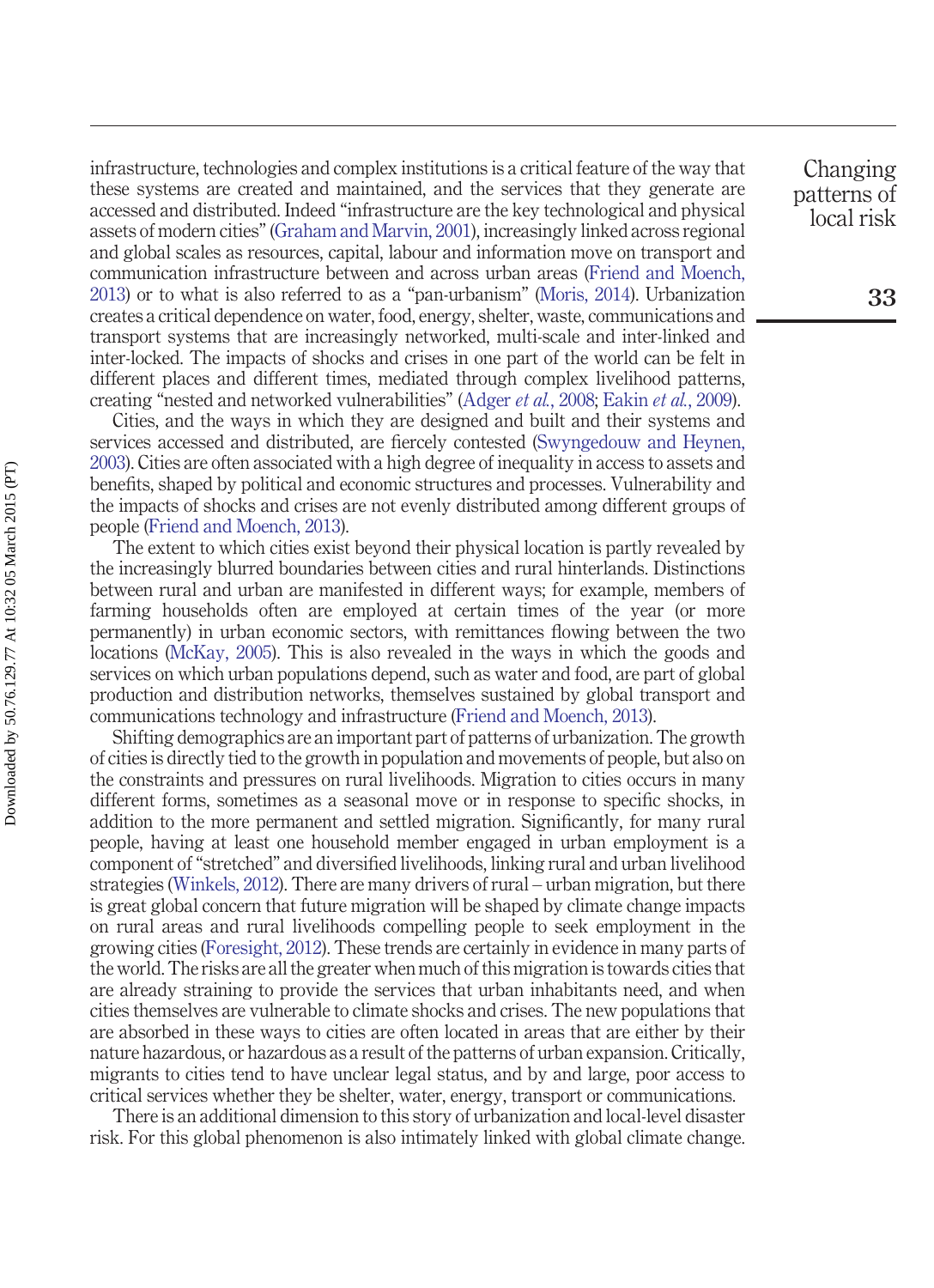Urbanization and associated land use change and industrialization contribute directly to greenhouse gas emissions both locally and globally [\(McGranahan](#page-13-12) *et al.*, 2007). Changes in land use that accompany urbanization alter natural hydrology, often exacerbating flood risks. At the same time, urbanization occurs in areas that are already vulnerable, locating social and economic assets in places exposed to climate change. With a greater concentration of people and assets in vulnerable space, the impacts and consequences beyond these locations of climate change related impacts likely to become all the more severe, with the effects cascading well beyond the geographical location of a specific climate event.

From this perspective, framing problems of cities, vulnerability and risk predominantly around location (and their administrative boundaries) have significant limitations.

#### **3. A systems-oriented perspective – moving beyond hazards of space**

The location of cities and their expansion is clearly a critical factor in shaping risk profiles. For example, in many parts of coastal Vietnam, the constraints of land, for a mountainous country with a much increased and largely young population, offer limited options for the expansion of the urban area. In the coastal city of Hue, the new Urban Master Plan the future location of the city is targeted on the coastal floodplains to the south east of the current main urban area. This is an area that is by its geography exposed to climate-related hazards of storms and floods; however, with limited options, this is also regarded as the most viable area for urban expansion.

At a national scale, this type of urban expansion also transfers risk from one place to another, but again, with implications that stretch beyond the location of any possible disaster event. The case of Vietnam exemplifies these trends. The expansion of urban areas is largely at the expense of agricultural land. With the associated shift in land values that urbanization brings, and the speculative investment that drives much of the land-use change on the ground, the financial returns from food production cannot compete with the potential returns from real estate for housing or industrialization. Land speculation in urbanizing areas of Northeast Thailand has raised the price of formerly rice-producing agricultural land to USD30, 000/rai (equivalent to 0.16 hectares). At such a price, land is only attractive for investment in residential housing or industrial production. Recent estimates suggest that  $32 \text{ km}^2$  of agricultural land in Thailand is lost to urban expansion every year; a pattern that is being repeated across urbanizing Asia [\(Redfern](#page-14-4) *et al.*, 2012). In effect, this means that food production land in many parts of the country are transformed to urban areas, with a greater proportion of national economic assets located concentrated in specific areas. In some cases, such areas are themselves hazardous space. As local informants in coastal cities explained the situation in Vietnam, much of the food production will, therefore, come from the main rice-growing area of the country – the Mekong Delta. Of course, it is the delta itself that is also the most exposed part of the country, and most vulnerable to the impacts of climate change. In addition to the direct risks that the locations of cities themselves face, urban populations' dependence on food produced in other locations creates an additional set of risks. At a national scale then, there is both a significant relocation of risks and hazards, and a restructuring of inter-linked risks.

The ways in which cities expand create new vulnerabilities stressing existing resource bases, but also contributing to climate change and creating new climate-related

IJDRBE 6,1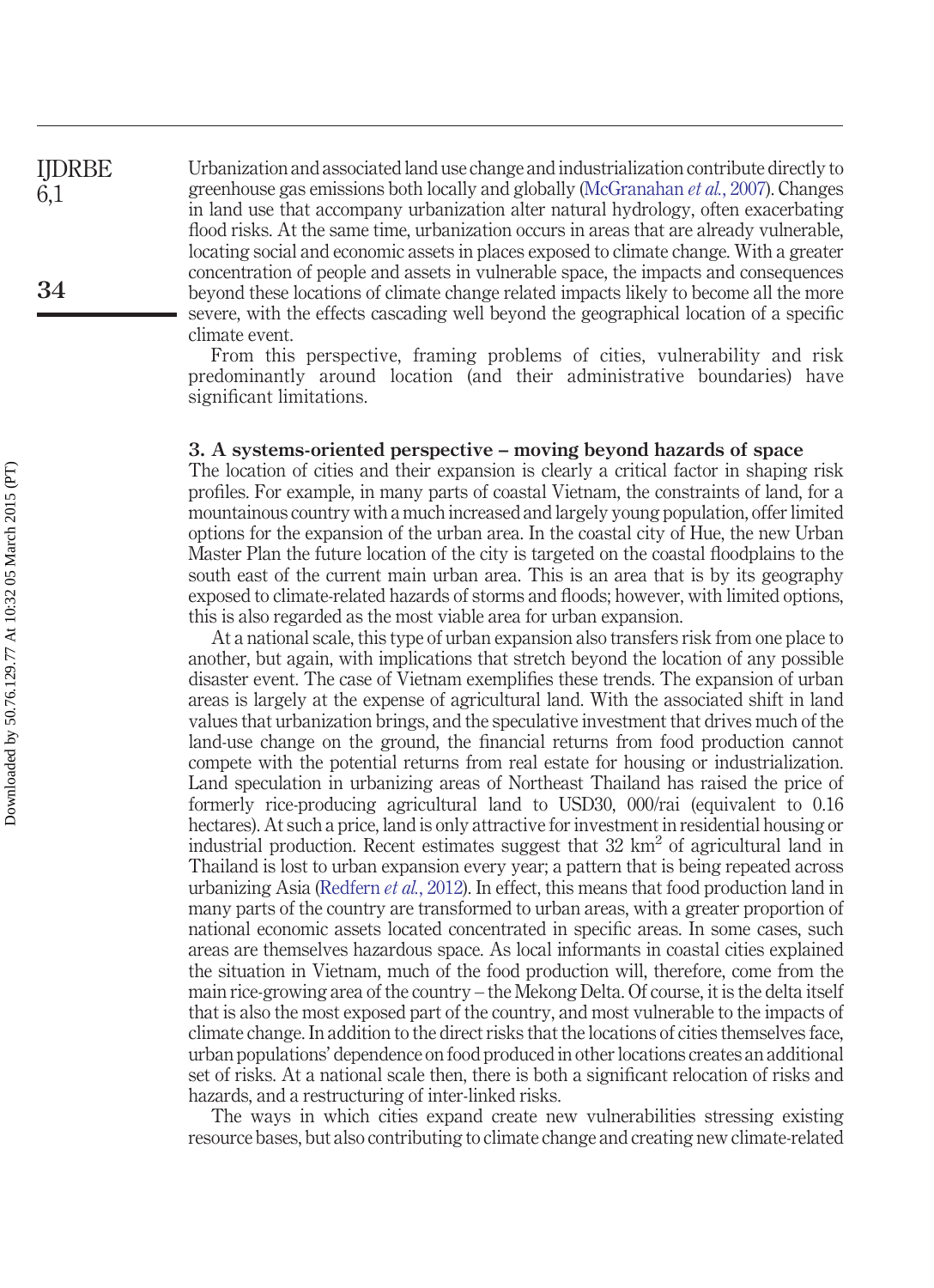vulnerabilities. Many cities face core systems challenges. In many parts of Asia, cities are unable to provide basic services to their populations, with sanitation rates extremely low, particularly in South Asia. The economic costs of such poor sanitation spread across the economy beyond those immediately affected [\(Hutton](#page-13-13) *et al.*, 2008). The wider risks of major additional crises to the already stressed public health situations, again pose risks of effects that would affect other systems.

Many of these water systems that are needed to provide sanitation services are themselves under pressure from urban expansion and land degradation. Viewed from the perspective of systems level risks, even cities that would not always appear vulnerable become a cause for concern. Even on an island with annual rainfall of over 2,000 mm and with a high level of income derived from the international tourist industry Phuket struggles to meet water consumption needs. The challenges are related to soaring demand as the number of water users, particularly from the hotels, is estimated at between four and seven times the number of registered residents, and also due to the transformations of the landscape – encroachment on upper catchments for housing estates and hotels, and the filling of natural reservoirs (ISET *et al.*[, 2014\)](#page-13-5).

Addressing many of these constraints for urbanizing areas with growing populations requires ever more complex infrastructure, and institutions to manage this scale of complexity. The dependence on infrastructure and technology characterizes that contemporary urbanization also creates new risk and vulnerability profiles that are often poorly understood. It is this level of infrastructure dependence that characterizes contemporary urbanization [\(Graham and Marvin, 2001\)](#page-13-4), even though for many cities in Asia, much of the infrastructure is inadequate or absent.

There is something additional about the dependence on infrastructure and technology that characterizes cities, and the risks associated with infrastructure failure, where systems and location come together in new risk profiles.

Much of the settlement in expanding, flood-prone cities is in space that is by its nature hazardous, but by virtue of infrastructure development is perceived as being less at risk. For example, major cities that have expanded into flood zones, such as Hanoi, are protected by a series of embankments that allows settlement within the zone of their protection. But such settlement is also based around assumptions that the infrastructure is designed to accommodate a broad range of risks. This widely documented levee effect [\(Pielke, 1999;](#page-14-5) [Tobin, 1995\)](#page-14-6) whereby a false sense of security derived from hazard protection infrastructure acts as an incentive to settle hazardous areas – has been argued to be a factor in the ways in which disasters such as Katrina and Fukushima have played out. Yet, it is the failure of these infrastructure systems and the institutions that maintain them – rather than the direct impact of a disaster – that can have the most devastating effects.

Recent events of less devastating impacts are harbingers of what might be to come. For example, recent prolonged power outages in northern India, but also the Thai tourist island of Koh Samui point to the potential consequences of failures in energy systems. These kinds of infrastructure and technology failures have long been identified as posing significant future risks [\(Ahern, 2011\)](#page-13-14), but there are several aspects of these specific cases that are worth discussing here. Many cities in northern India, with large populations and weak administrations are unable to provide the most basic and critical services to the majority of people – water, sanitation, shelter and energy. The failure of these systems has a range of effects. In the case of energy, already limited public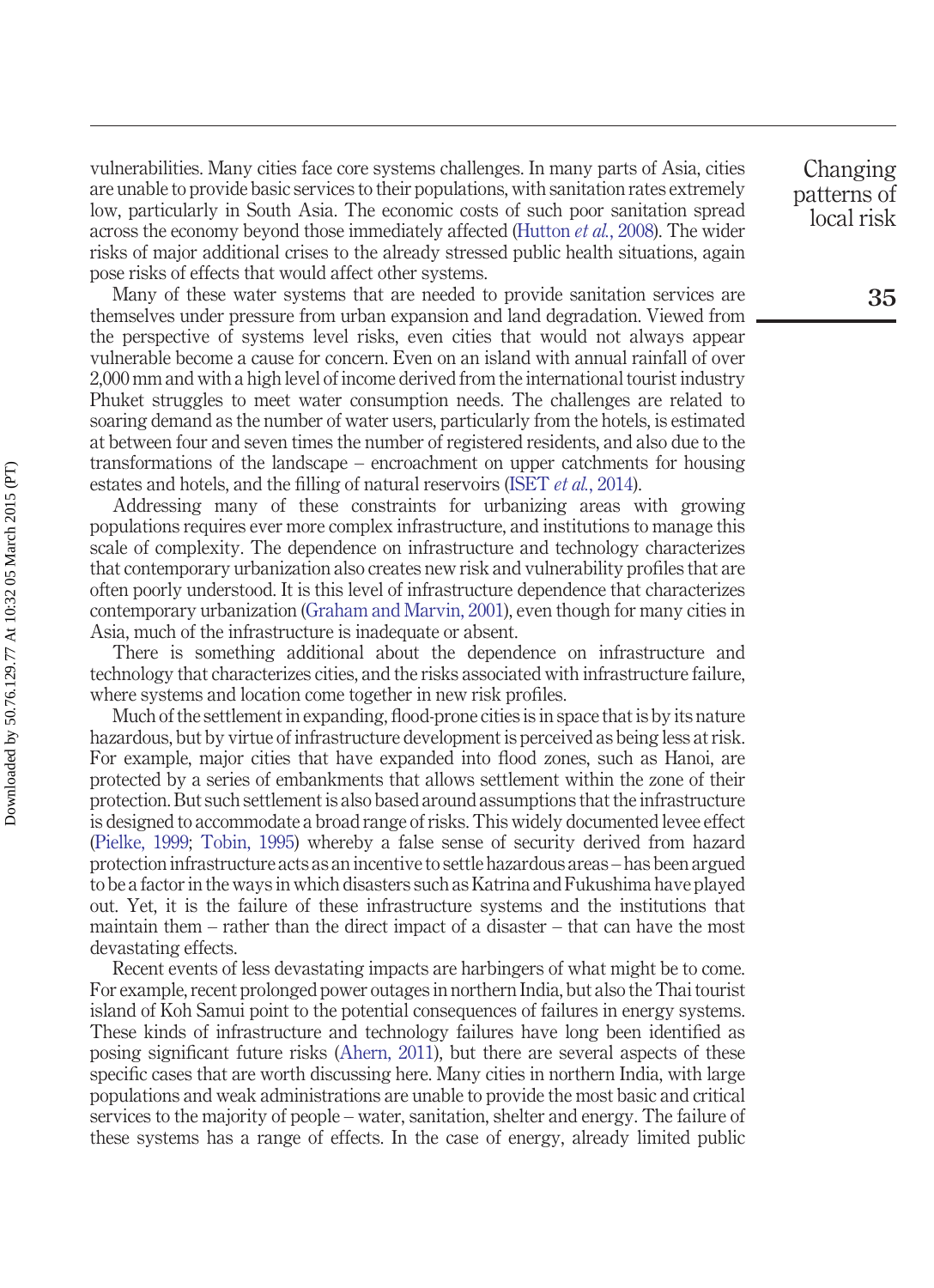services, such as hospitals, are a particular cause for concern. With growing attention to climate change and rising urban temperatures and the implications for human physiology and health, the failure of existing systems and the services they provide has huge implications.

This level of dependence on complex infrastructure systems is set to increase. Many other cities now look to even more complex infrastructure solutions to emerging resource constraints in the face of growing demand for resources, and climatic variability. For example, Udon Thani has ambitions to become a regional economic centre, expanding the area and size of the city, and attracting industry. Yet, it faces limitations of water supply to meet existing, let alone, future demand, while also facing longer dry seasons, and more variable precipitation in the rainy season. One option is to transfer water from the Mekong River. As with river basin transfer schemes around the world, the plan faces enormous financial, logistical and political challenges and may well not be feasible. While these kinds of solutions are unlikely to go ahead, they demonstrate the tendency to look towards larger, more complex infrastructure solutions to emerging problems associated with urbanization, which themselves create a greater dependence on infrastructure.

This is clearly an area where hazard of location and risk of infrastructure failure come together, demonstrating the importance of the infrastructure systems and the location itself. Confidence in the long-term safety of infrastructure systems can also encourage an unrealistic assessment of risk. This phenomenon is a common feature of many cities, with large-scale expansion of residential and industrial areas within dike systems. However, when such defences do fail, the impacts can be all the greater [\(Ahern,](#page-13-14) [2011\)](#page-13-14).

The risks of system failure are often poorly considered in the way risks around urban expansion are assessed. For example, the urban Master Plan for Hue in central Vietnam, under which the city will expand along the coastal floodplain, has made a critical assumption about the functioning of key infrastructure (ISET *et al.*[, 2014\)](#page-13-5). The effective functioning of upstream reservoirs, designed for both flood protection and energy production is recognized as being important for the coastal development. However, the Master Plan for the coastal development is based on the explicit assumption that such infrastructure will not fail even though the reservoirs were designed for extreme climatic conditions that have already been surpassed, and when the reservoirs have had to go through poorly planned emergency release, and thus inundated the downstream areas. While managing to avoid complete failure of the dams, the ways in which the emergency releases were carried out, and the consequences for the urban areas downstream, indicate the potential for greater failures in the future.

The experience of Udon Thani in North East Thailand provides an interesting contrast to this relationship between urban expansion and infrastructure dependency [\(Srisawalak-Nabangchang and Wonghanchao, 2000;](#page-14-7) [Chairob, 2013\)](#page-13-15). The province of Udon Thani is largely dependent on one reservoir system for all its water needs – domestic use, irrigation and industry. Udon Thani's urban expansion means greater demand, but also involves the encroachment and conversion of alternative or supplementary natural water bodies, further intensifying the dependence on the sole reservoir system. Udon's greater dependence on water infrastructure and its complex institutional arrangements are a core part of its vulnerability. This is a very different

IJDRBE 6,1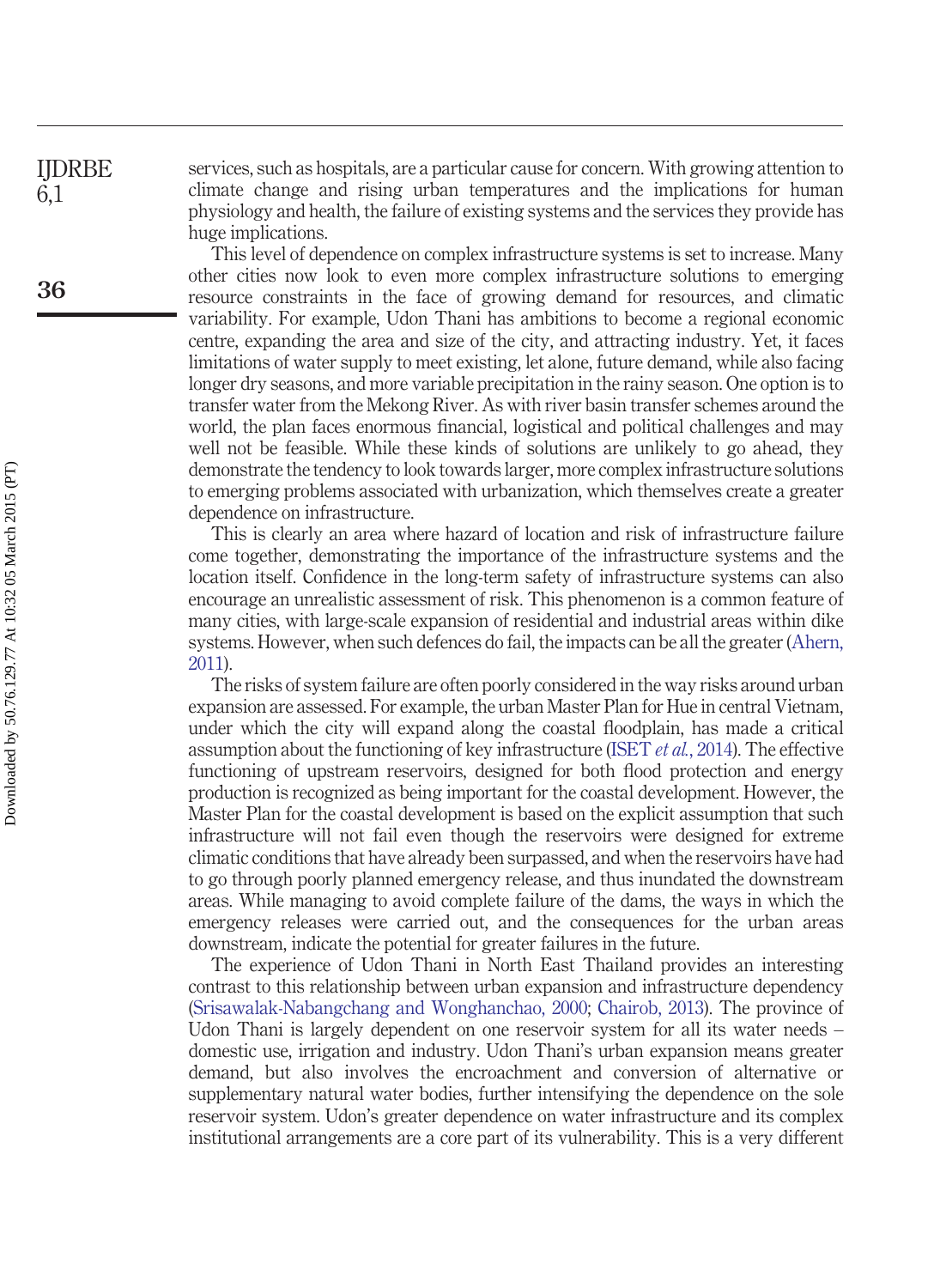type of pressure and shock from the more obvious direct risks associated with transformations of landscape.

Urbanization and the growth of cities transforms individual households and communities, creating new occupational opportunities, but in many cases, altering the range and type of assets on which households and communities have depended. It is a complex process. For example, Lao Cai in northern Vietnam has grown on the back of regional economic links to China. Lao Cai plays a central role in the processing and trade of agricultural products that come from the smaller towns around the larger city, and thus it is intimately linked to its rural areas. A large part of the agricultural production of the rural areas of Lao Cai province is consumed within the city of Lao Cai and nearby areas. A key part of the economic transformation of the area is related to the large mining industry – largely focused on apatite and copper. The combination of expansion of urban infrastructure, particularly road networks, and of the mining industry has encroached on agricultural land, thereby requiring relocation of rural households. Often, this has been in areas with less productive land. With additional impacts from the mining industry, the viability of agriculture is much reduced. The expansion of Lao Cai can thus be seen as contributing to a transformation of agricultural livelihoods as much as the expansion of physical area. This livelihood transformation and the transformations of the ecological landscape creates a whole new set of risks and vulnerabilities in a region that regularly experiences flash floods and landslides [\(ISET](#page-13-5) *et al.*[, 2014\)](#page-13-5).

Increasingly, it is global and regional drivers and processes such as regional economic integration that are creating new landscapes. This is most apparent in the region defined as the Greater Mekong sub-region (GMS), an area that brings together southern China, Thailand, Vietnam, Laos, Cambodia and Myanmar in an emerging economic sub-region that aims to foster communications, trade and movements of labour. Many of the secondary cities that we see growing in the GMS are doing so on the back of investments in East–West and North–South transport and energy networks. Such networks not only link economic opportunity but also create pathways for the distribution of impacts of disasters [\(Friend and MacClune, 2013\)](#page-13-16).

### **4. A people-oriented perspective – nested vulnerabilities and cascading impacts**

The changing nature of patterns of risk and vulnerability that characterize urbanization can also be seen from a people-centred approach. Urbanization creates new patterns of social organization within and between cities, and between people in cities and other locations. Access to critical systems and services is highly differentiated. This section considers the implications of risk and vulnerability across networks of people, arguing for a more politically nuanced approach.

Viewing urbanization through a lens of networked and system dependency suggests the scale of linkages, fragilities and vulnerabilities. When these become actualized around specific system failures, whether or not these are brought about by specific events, the impacts on people are shaped by existing patterns of system access, as well as location of shocks. It has cascading impacts on people spread beyond specific locations. Urban vulnerability and poverty is largely shaped by patterns of access to critical urban systems and services, and the quality, reliability and costs of the systems and services. Much of the work on urban poverty and vulnerability has focused on the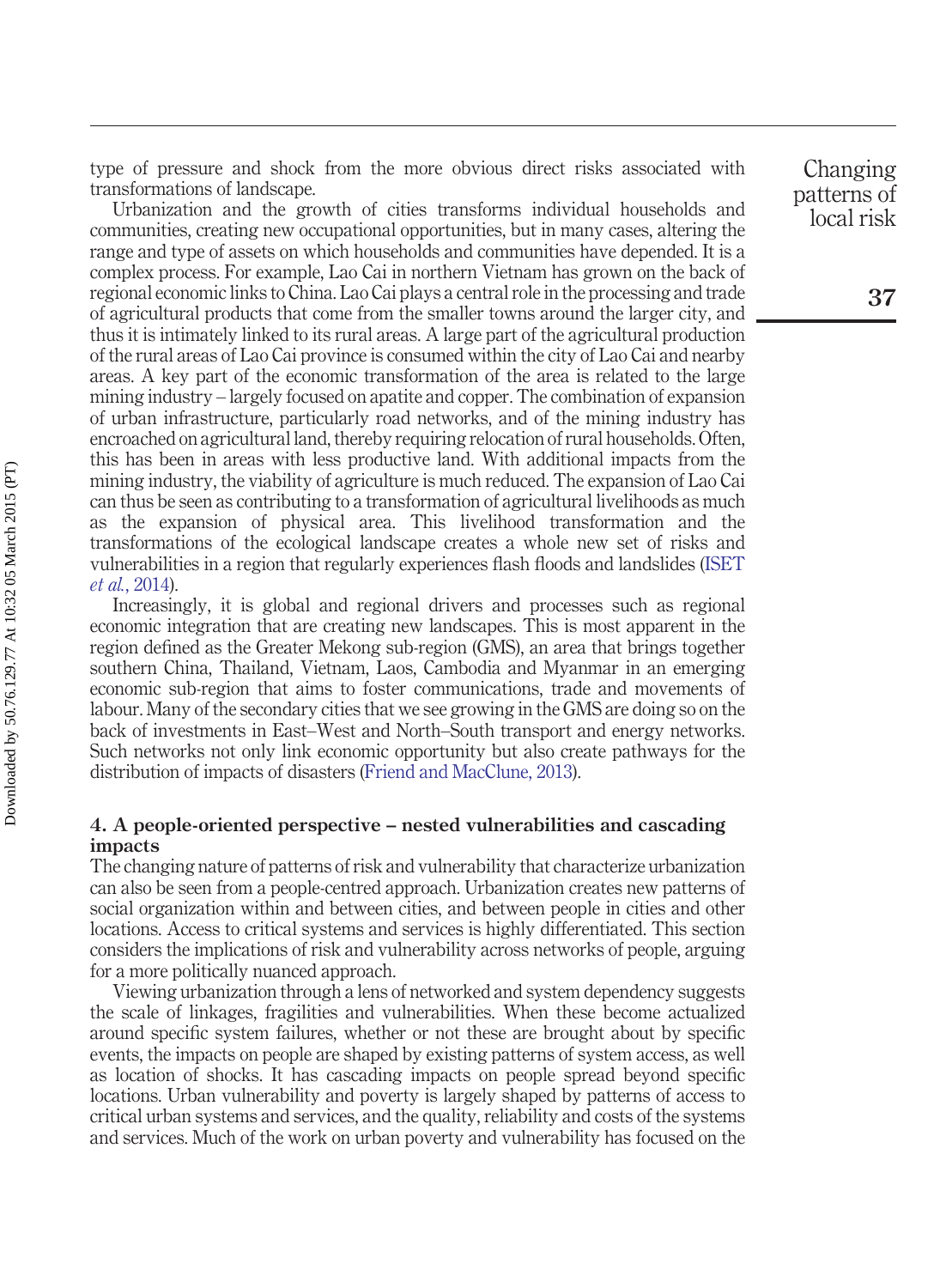IJDRBE 6,1

**38**

end point of such services, such as the water taps and pipes, with less consideration of the broader systems on which these services depend.

Access to critical services is largely shaped and differentiated by economic and social circumstances. In many urban contexts, people are caught in exploitative social relations [\(Wood, 2003\)](#page-14-8), bearing disproportionately higher costs for access to lower-quality services [\(Mitlin and Satterthwaite, 2012\)](#page-13-17). From the perspective of people's access, these can be described as "dualistic systems" [\(Graham and Marvin, 2001\)](#page-13-4). In terms of transport, the sheer price of "public" transport determines access, often not only with a stark contrast in comfort and convenience but also in terms of risk. The raised Bangkok Mass Transit System in Bangkok is largely unaffordable for the bulk of working people in Thailand, who rely on a ground level and more congested system. These differentiations become more apparent in access of more critical systems. Access to domestic water for many people in many Asian cities remains largely dependent on natural water bodies. People in Can Tho continue to use the main river systems for washing, whereas migrant Burmese workers in Phuket spend a higher proportion of their relatively low incomes on accessing domestic water through "informal" systems, with no access to solid waste disposal.

The ways in which vulnerabilities are nested is most clearly revealed from the perspective of changing livelihoods. There is a growing body of research that focuses on the transformations of formerly rural livelihoods, with household resource portfolios diversified, so that at least some members of "agricultural" households are engaged in off-farm employment located in cities. This diversification of household livelihood strategies and migration has been a feature of rural livelihoods in Thailand for several decades, corresponding directly with Thailand's own pattern of urbanization and industrialization [\(Rigg, 2005\)](#page-14-9).

There is a new, more clearly regional pattern of labour migration, specifically encouraged under GMS economic integration. There is an added irony in that much of the labour is absorbed within the growing Thai construction industry, with many labourers coming from Myanmar and Cambodia. The total number of foreign labourers in Thailand is difficult to assess, but some estimates suggest there are as many as 3 million [\(Pholphirul and Rukumnuaykit, 2010;](#page-14-10) [HRW, 2010\)](#page-13-18). These labourers are building the housing estates, condominiums and hotels that are core features of Thailand's regionalized and globalized economy. While construction work is by definition dangerous, their own living conditions also expose them to a range of risks – with camps located in hazard-prone marginal land (often public land that has been encroached on), in poor shelter and limited access to water and electricity. An additional, yet poorly researched aspect of such vulnerability, relates to their exposure to high outdoor temperatures during their working day, and the high night time temperatures of their accommodation, caused by both urban heat island effects and climate change.

Overseas migrant labourers are often in a precarious position by virtue of their legal status, employment and their location. From the perspective of these "stretched livelihoods", the linkages between rural and urban locations and livelihood strategies can be drawn. Both opportunities and risks can be shared between the two, but this becomes especially important given the sheer scale of the rural household dependence on the remittances that come from urban migration. For example, in countries such as Nepal and the Philippines, remittances from overseas migrant labour are significant contributions to national gross domestic product (GDP).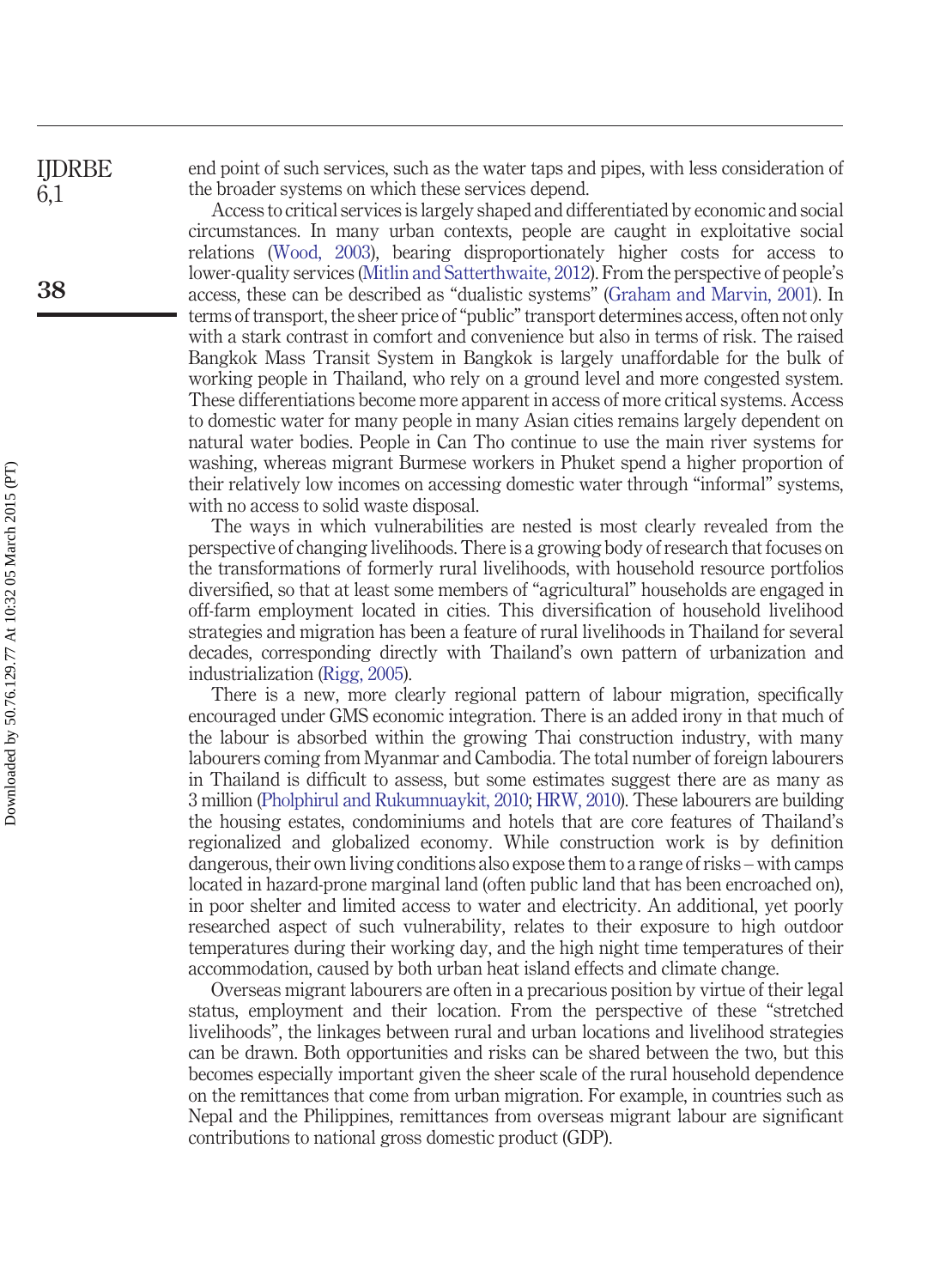The shocks that urban people experience will be felt much further afield by the rural households to which their remittances make an increasingly important contribution. Moreover, the very condition of the urban areas, and the added climate risks, creates a whole new set of potential vulnerabilities that need to be factored into how we understand and act on urban poverty and vulnerability. The linkages work in the opposite direction too. Crises in rural areas – for example, in food production or prices – can have enormous impacts on urban populations, often in different parts of the world [\(Friend and Moench, 2013;](#page-13-8) [Adger](#page-13-6) *et al.*, 2008).

There is an added dimension of vulnerability and risk, when we consider that migrating away from natural disasters, and climate change, is itself a driving force for many migrants [\(Foresight, 2012\)](#page-13-11). The extent of such migration is expected to grow, and is widely seen as a necessary adaptive response to climate change impacts, but in itself, it creates a whole new set of risks.

Recent events have demonstrated that with such inter-linkages across livelihood strategies and locations, the impacts of a specific disaster may spread to other people and locations in previously unimagined ways, and indeed may not be felt at the location of the event itself to the same degree of intensity. For example, during the floods in Thailand in 2011, where migrant workers might have been able to cope with the direct impacts of inundation of flood waters, questions remain as to the effects of the loss of income due to the closure of the factories in which they worked, and the subsequent economic impacts that not only hit them directly but also the rural households in Cambodia and Myanmar who depended on their remittances.

The 2004 Indian Ocean tsunami also demonstrates the ways in which vulnerabilities are linked beyond the direct location of the disaster itself, with impacts not solely determined by wealth or class (Rigg *et al.*[, 2008\)](#page-14-11). An example is the case of Phuket, an international tourist destination that, as a province, is the second highest contributor to national GDP after Bangkok, where there is a high degree of dependency on domestic and foreign migrant labour. The 2004 tsunami has been presented as a transnational disaster, affecting tourist and migrant labour households across the world. As Phuket has grown – currently with an estimated 300,000 migrant workers (more than the registered population of the island) and an estimated 12 million plus international tourists from many different countries, and a range of investments from small-scale business to multi-nationals – a whole range of potential cascading vulnerabilities emerge.

This dependence on urban systems, and the highly differentiated, dualistic patterns of access, is a missing link in our understanding of urban poverty and vulnerability [\(Friend and Moench, 2013\)](#page-13-8). Such a people-centred approach is a necessary complement and counter balance to the systems-oriented approaches. While systems-oriented approaches rightly point to complexity and the inter-linked, inter-locked dimensions of urbanization are less able to accommodate concerns around distribution, equity and justice [\(Friend and Moench, 2013\)](#page-13-8). Indeed, the greatest social risk with the systems-oriented approaches is that it places greater emphasis on the system level, without considering who benefits and loses from this system. Access to current urban systems, particularly water, energy, transport and waste, is characterized by high levels of inequality, with the risk that such inequality might intensify.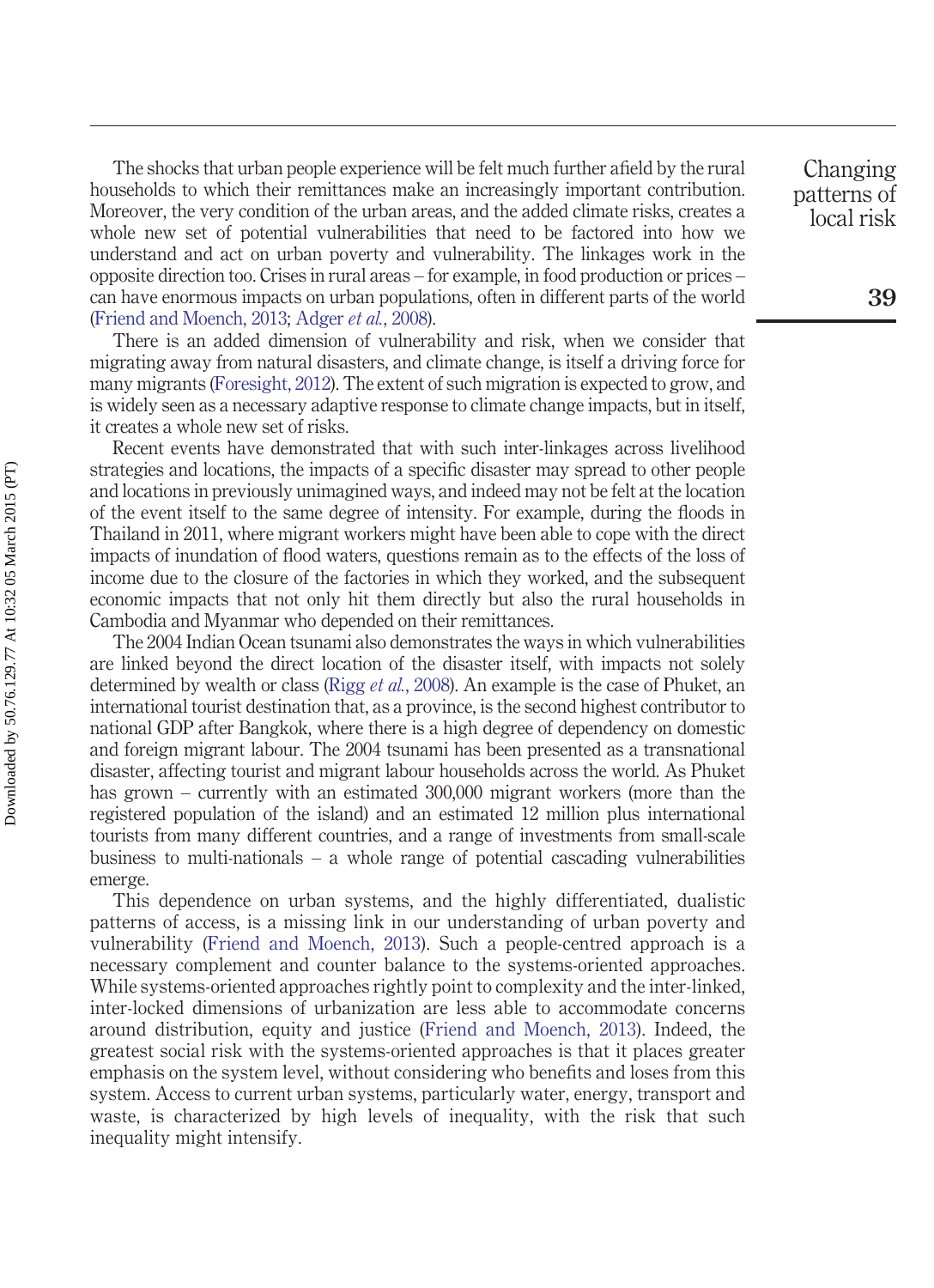#### **5. A new theory of urban risk and vulnerability** IJDRBE

Urbanization obliges us to reconsider actions to reduce vulnerability beyond the physical location of cities, and in so doing, to reconsider what we mean by the "local". In considering local dimensions of DRR, the focus is thus on the process of urbanization, rather than on the physical location of cities, or the administrative unit of the city or municipality. This is not to reject the importance of place as a key determinant in disaster risk and vulnerability, but to also argue the growing importance of more multi-scale, systems-oriented approaches.

Urbanization highlights the need to focus on systems and not only on locations of risk, and how system fragility, whether in the physical design specifications or in institutional arrangements, creates additional vulnerability. The people most vulnerable to impacts of disasters and related shocks may well not be those located nearest the events. This argues the need for more sophisticated, nuanced mechanisms for assessment of vulnerability and risk.

The ways in which the impacts of events will be felt will likewise be mediated by the ways in which systems and services are accessed, and system fragility and failures distributed. Disaster preparedness will increasingly need to look at such systems rather than purely location, whether in terms of the physical design, but also in terms of the institutional mechanisms that determine their operation and maintenance, and the distribution of services and benefits.

For the DRR and climate communities, a critical feature of the inherent dependence on critical urban systems will be the need to consider risks associated with failure. Building mechanisms for such infrastructure systems to fail safely will be an additional component of urban DRR.

Those most vulnerable to the impacts of disasters will likewise need to be reconsidered. While it is an oft-stated truism that the poorest people are often the most vulnerable to disasters (and climate change), this is only a partial assessment influenced by an incomplete understanding of the nature of urban poverty and vulnerability. Increasingly, there is a need for assessment and measurement of poverty and vulnerability that goes beyond location (of residence and employment) or of income and expenditure. Refining assessments of poverty and vulnerability to include an understanding of how people access systems and services – and doing so beyond the point of delivery of such services – and the implications of poor quality, disruptions of failure, will be a necessary feature of sustaining people's ability to access the benefits of such systems.

Critically, this perspective argues the need to look at DRR mechanisms, such as social protection, beyond the location of the disaster itself. This requires moving beyond site-level protection to landscape-scale protection, risk reduction measures will increasingly need to be designed to support more mobile and scattered "vulnerable households". This clearly represents an enormous governance and institutional challenge, and is an area that requires further improved understanding.

#### <span id="page-12-0"></span>**Note**

1. These vulnerability assessments were carried out as part of the Mekong Building Climate Resilience in Asian Cities (M-BRACE) programme – funded by the US Agency for International Development and implemented by the Institute for Social and Environmental Transition (ISET-International) in partnership with the Thailand Environment Institute (TEI) and the Vietnam National Institute for Science and Technology Policy and Strategy Studies (NISTPASS).

6,1

**40**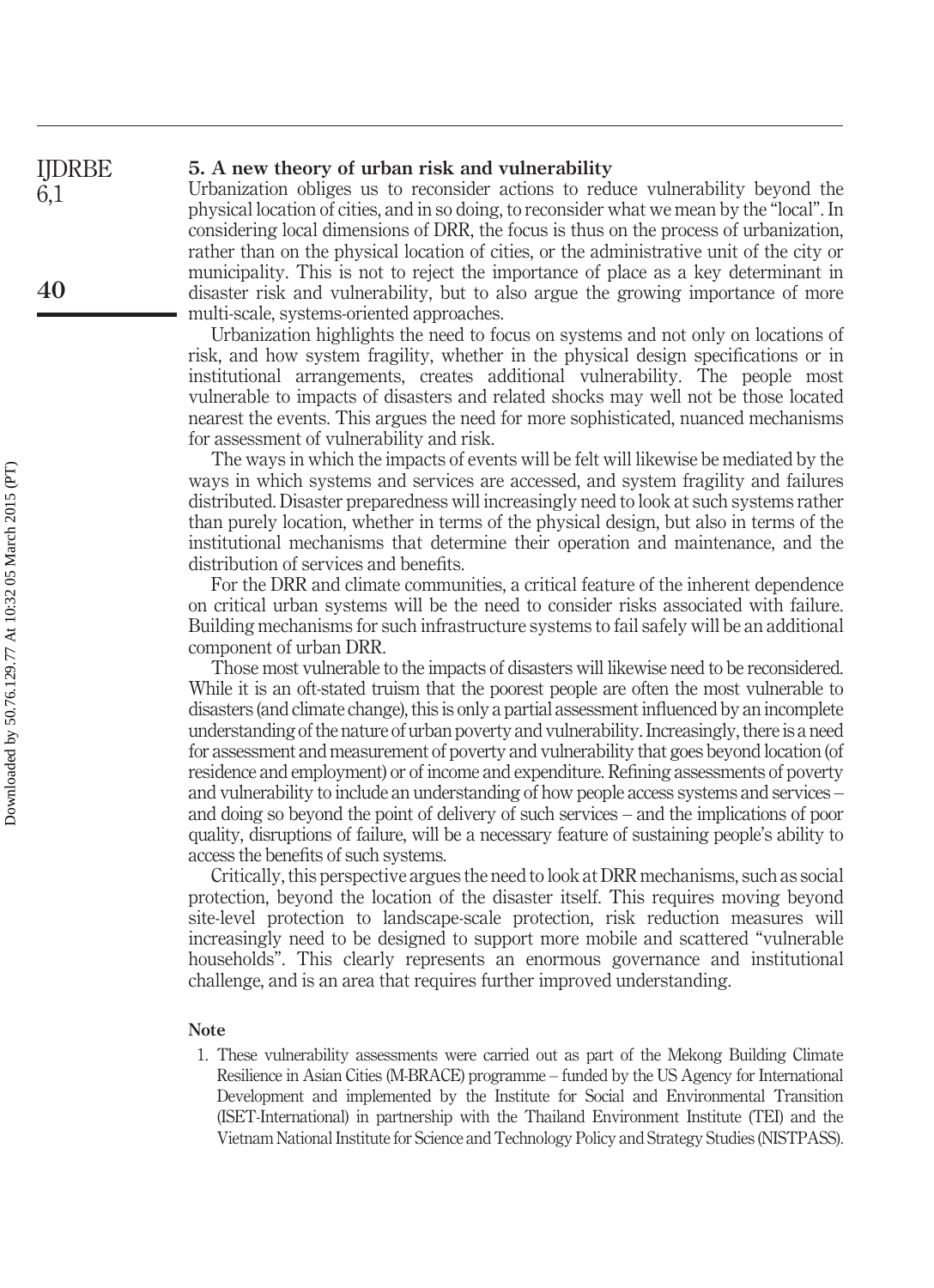#### **References**

- <span id="page-13-6"></span>Adger, W.N., Eakin, H. and Winkels, A. (2008), "Nested and teleconnected vulnerabilities to environmental change", *[Frontiers in Ecology and the Environment](http://www.emeraldinsight.com/action/showLinks?crossref=10.1890%2F070148&isi=000264977600021)*, Vol. 7 No. 3, pp. 150-157.
- <span id="page-13-14"></span>Ahern, J. (2011), "From fail-safe to safe-to-fail: sustainability and resilience in the new urban world", *[Landscape and Urban Planning](http://www.emeraldinsight.com/action/showLinks?crossref=10.1016%2Fj.landurbplan.2011.02.021&isi=000290194800010)*, Vol. 100, pp. 341-343.
- <span id="page-13-3"></span>Cannon, T. (2008), "Reducing people's vulnerability to natural hazards communities and resilience", Research paper/UNU-WIDER, UNU World Institute for Development Economics Research (UNU-WIDER), Helsinki, Finland.
- <span id="page-13-15"></span>Chairob, P. (2013), *Study of Water Management Guildelines and Use it Assessing Udon Thani's Vulnerability*, TEI, Bangkok.
- <span id="page-13-2"></span>Cutter, S.L., Barnes, L., Berry, M., Burton, C., Evans, E., Tate, E. and Webb, J. (2008), "A place-based model for understanding community resilience to natural disasters", *[Global](http://www.emeraldinsight.com/action/showLinks?crossref=10.1016%2Fj.gloenvcha.2008.07.013&isi=000261989400007) [Environmental Change](http://www.emeraldinsight.com/action/showLinks?crossref=10.1016%2Fj.gloenvcha.2008.07.013&isi=000261989400007)*, Vol. 18 No. 4, pp. 598-606.
- <span id="page-13-9"></span>Eakin, H., Winkels, A. and Sendzimir, J. (2009), "Nested vulnerability: exploring cross-scale linkages and vulnerability teleconnections in Mexican and Vietnamese coffee systems", *[Environmental Science & Policy](http://www.emeraldinsight.com/action/showLinks?crossref=10.1016%2Fj.envsci.2008.09.003&isi=000267515300004)*, Vol. 12 No. 4, pp. 398-412.
- <span id="page-13-11"></span>Foresight: Migration and Global Environmental Change (2011), *Final Project Report*, The Government Office for Science, London.
- <span id="page-13-16"></span>Friend, R.M. and Macclune, K. (2013), *Regional Integration in the Mekong: Challenges of Urbanization and Climate Change*, ISET-International, Boulder, CO.
- <span id="page-13-8"></span>Friend, R.M. and Moench, M. (2013), "What is the purpose of urban climate resilience? Implications for addressing poverty and vulnerability", *[Urban Climate](http://www.emeraldinsight.com/action/showLinks?crossref=10.1016%2Fj.uclim.2013.09.002)*, Vol. 6 (December), pp. 98-113.
- <span id="page-13-4"></span>Graham, S. and Marvin, S. (2001), *[Splintering Urbanism: Networked Infrastructures,](http://www.emeraldinsight.com/action/showLinks?crossref=10.4324%2F9780203452202) [Technological Mobilities and the Urban Condition](http://www.emeraldinsight.com/action/showLinks?crossref=10.4324%2F9780203452202)*, Routledge, London.
- <span id="page-13-0"></span>Gunderson, L.H. (2001), *Panarchy: Understanding Transformations in Human and Natural Systems*, Island Press, Washington, DC.
- <span id="page-13-7"></span>Holling, C.S. (1978), *Adaptive Environmental Assessment and Management*, John Wiley and Sons, Chichester.
- <span id="page-13-18"></span>HRW (2010), *From the Tiger to the Crocodile: Abuse of Migrant Workers in Thailand*.
- <span id="page-13-13"></span>Hutton, G., Rodriguez, U., Napitupulu, L., Thang, P. and Kov, P. (2008), *Economic Impacts of Sanitation in Southeast Asia*, World Bank, Water and Sanitation Program, Washington, DC.
- <span id="page-13-5"></span>ISET, TEI and NISTPASS (2014), *Urban Vulnerability in Southeast Asia: Summary of Vulnerability Assessments in Mekong-Building Climate Resilience in Asian Cities (M-BRACE)*, Institute for Social and Environmental Transition, Bangkok.
- <span id="page-13-1"></span>Leach, M., Bloom, G., Ely, A., Nightingale, P., Scoones, I., Shah, E. and Smith, A. (2007), *Understanding Governance: Pathways to Sustainability*, STEPS Centre, Brighton.
- <span id="page-13-12"></span>Mcgranahan, G., Balk, D. and Anderson, B. (2007), "The rising tide: assessing the risks of climate change and human settlements in low elevation coastal zones", *[Environment and](http://www.emeraldinsight.com/action/showLinks?crossref=10.1177%2F0956247807076960&isi=000246409000002) [Urbanization](http://www.emeraldinsight.com/action/showLinks?crossref=10.1177%2F0956247807076960&isi=000246409000002)*, Vol. 19 No. 1, pp. 17-37.
- <span id="page-13-10"></span>Mckay, D. (2005), "Reading remittance landscapes: female migration and agricultural transition in the Philippines", *[Geografisk Tidsskrift-Danish Journal of Geography](http://www.emeraldinsight.com/action/showLinks?crossref=10.1080%2F00167223.2005.10649529)*, Vol. 105 No. 1, pp. 89-99.
- <span id="page-13-17"></span>Mitlin, D. and Satterthwaite, D. (2012), *Urban Poverty in the Global South: Scale and Nature*, Routledge, London.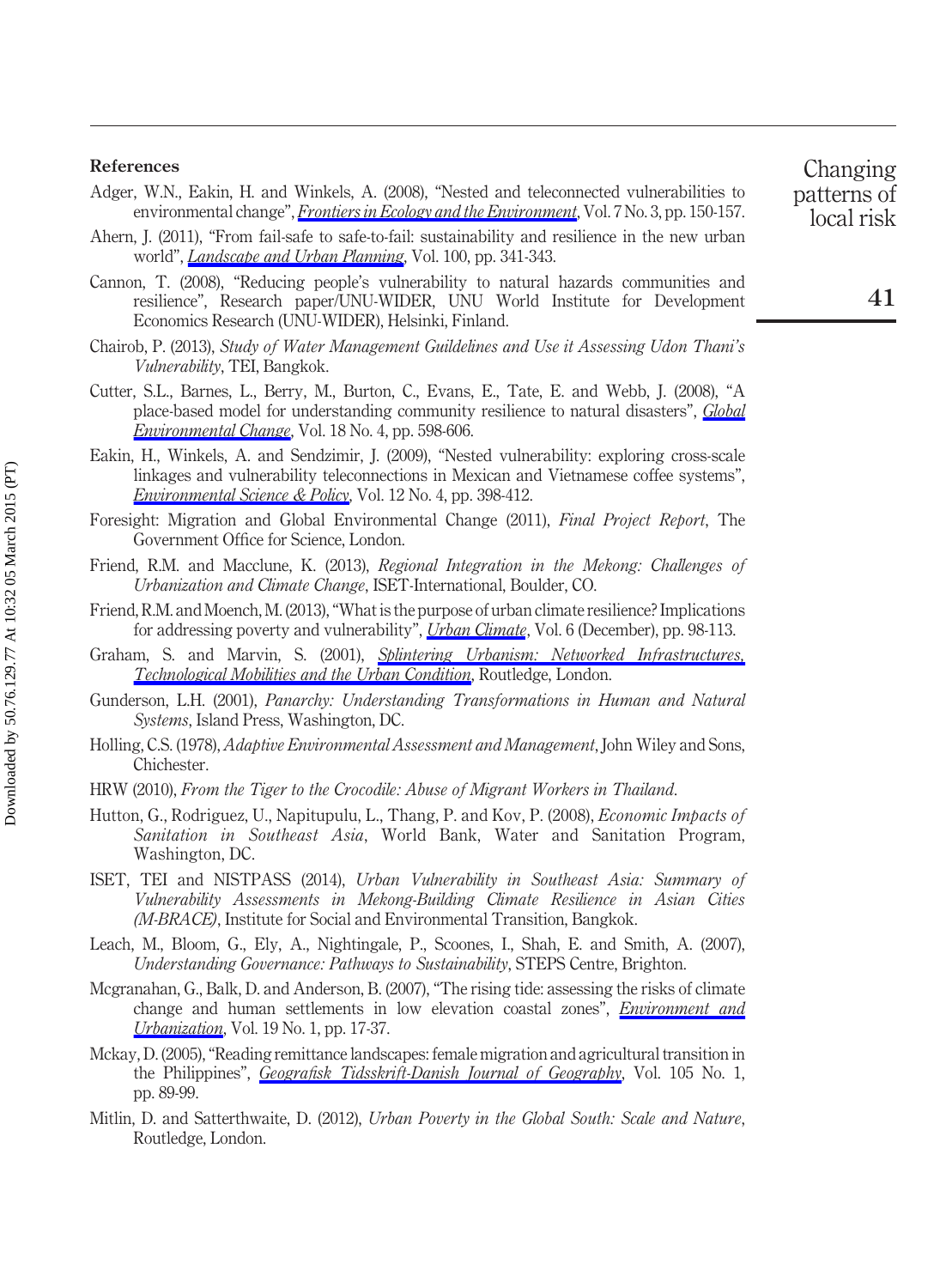| HDRBE |  |
|-------|--|
|       |  |

**42**

- <span id="page-14-10"></span><span id="page-14-1"></span>Moris, J. (2014), "Reimagining development 3.0 for a changing planet", [IDS Working Papers,](http://www.emeraldinsight.com/action/showLinks?crossref=10.1111%2Fj.2040-0209.2014.00435.x) Institute of Development Studies Brigton, p. 435.
	- Pholphirul, P. and Rukumnuaykit, P. (2010), "Economic contribution of migrant workers to Thailand", *[International Migration](http://www.emeraldinsight.com/action/showLinks?crossref=10.1111%2Fj.1468-2435.2009.00553.x&isi=000281854700006)*, Vol. 48 No. 5, pp. 174-202.

<span id="page-14-5"></span>Pielke, R.A. Jr (1999), "Nine fallacies of floods", *[Climatic Change](http://www.emeraldinsight.com/action/showLinks?crossref=10.1023%2FA%3A1005457318876&isi=000081003600003)*, Vol. 42 No. 2, pp. 413-438.

- <span id="page-14-11"></span><span id="page-14-9"></span><span id="page-14-7"></span><span id="page-14-4"></span>Redfern, S.K., Azzu, N. and Binamira, J.S. (2012), "Rice in Southeast Asia: facing risks and vulnerabilities to respond to climate change", in *Building Resilience for Adaptation to Climate Change in the Agriculture Sector*, *Proceedings of a Joint FAO/OECD Workshop, Rome, Italy, 23-24 April 2012*, *FAO Rome*, pp. 295-314.
	- Rigg, J. (2005), "Poverty and livelihoods after full-time farming: a South-East Asian view", *[Asia](http://www.emeraldinsight.com/action/showLinks?crossref=10.1111%2Fj.1467-8373.2005.00266.x) [Pacific Viewpoint](http://www.emeraldinsight.com/action/showLinks?crossref=10.1111%2Fj.1467-8373.2005.00266.x)*, Vol. 46 No. 2, pp. 173-184.
	- Rigg, J., Grundy-Warr, C., Law, L. and Tan-Mullins, M. (2008), "Grounding a natural disaster: Thailand and the 2004 tsunami", *[Asia Pacific Viewpoint](http://www.emeraldinsight.com/action/showLinks?crossref=10.1111%2Fj.1467-8373.2008.00366.x&isi=000257513900001)*, Vol. 49 No. 2, pp. 137-154.
	- Srisawalak-Nabangchang, O. and Wonghanchao, W. (2000), "Evolution of land-use in urban-rural fringe area: the case of Pathum Thani province", *Proceedings of the International Conference: The Chao Phraya Delta: Historical Development, Dynamics and Challenges of Thailand's Rice Bowl, Kasetsart University, IRD (Institut de Recherche pour le Developpement)*, *Chulalongkorn University and Kyoto University*.
	- Swyngedouw, E. and Heynen, N.C. (2003), "Urban political ecology, justice and the politics of scale", *[Antipode](http://www.emeraldinsight.com/action/showLinks?crossref=10.1111%2Fj.1467-8330.2003.00364.x&isi=000187790300006)*, Vol. 35 No. 5, pp. 898-918.
	- Tobin, G.A. (1995), "The levee love affair: a stormy relationship?", *[JAWRA Journal of the](http://www.emeraldinsight.com/action/showLinks?crossref=10.1111%2Fj.1752-1688.1995.tb04025.x) [American Water Resources Association](http://www.emeraldinsight.com/action/showLinks?crossref=10.1111%2Fj.1752-1688.1995.tb04025.x)*, Vol. 31 No. 3, pp. 359-367.
	- Tyler, S. and Moench, M. (2012), "A framework for urban climate resilience", *[Climate and](http://www.emeraldinsight.com/action/showLinks?crossref=10.1080%2F17565529.2012.745389) [Development](http://www.emeraldinsight.com/action/showLinks?crossref=10.1080%2F17565529.2012.745389)*, Vol. 4 No. 4, pp. 311-326.
	- Winkels, A. (2012), "Migration, social networks and risk: the case of rural-to-rural migration in Vietnam", *[Journal of Vietnamese Studies](http://www.emeraldinsight.com/action/showLinks?crossref=10.1525%2Fvs.2012.7.4.92)*, Vol. 7 No. 4, pp. 92-121.
	- Wood, G. (2003), "Staying secure, staying poor: the 'Faustian Bargain'", *[World Development](http://www.emeraldinsight.com/action/showLinks?crossref=10.1016%2FS0305-750X%2802%2900213-9&isi=000181956500005)*, Vol. 31 No. 3, pp. 455-471.

#### <span id="page-14-8"></span><span id="page-14-6"></span><span id="page-14-3"></span><span id="page-14-2"></span><span id="page-14-0"></span>**About the authors**

Richard M. Friend, PhD, is a Senior Scientist and the Director of the Asia Regional Office with the Institute for Social and Environmental Transition, where he focuses on urban climate resilience. He has been working in the Mekong Region for 20 years in areas related to human development, governance and natural resource management, with particular interest in sustainable livelihoods, climate change, water resources, and fisheries. He has a PhD in Social Anthropology and Development Studies from the University of Bath based on extensive fieldwork in southern Thailand. Richard M. Friend is the corresponding author and can be contacted at: [richard@i-s-e-t.org](mailto:richard@i-s-e-t.org)

Pakamas Thinphanga, PhD, is a Program Manager with the Thailand Environmental Institute, where she leads the organization's urban resilience programme. Through her work with cities throughout Thailand, she has developed specific knowledge of the practical aspects required for building resilience at the local level and has presented her work internationally to researchers, governments, and civil society organizations. She holds a PhD in Marine Biology from James Cook University.

Kenneth MacClune is a Senior Scientist with the Institute for Social and Environmental Transition, with expertise in climate change science and conveying that information to multiple audiences. Ken's extensive experience in climate change science extends to both the scientific and social issues that surround it. Previously, he led the initial multi-national engagement and